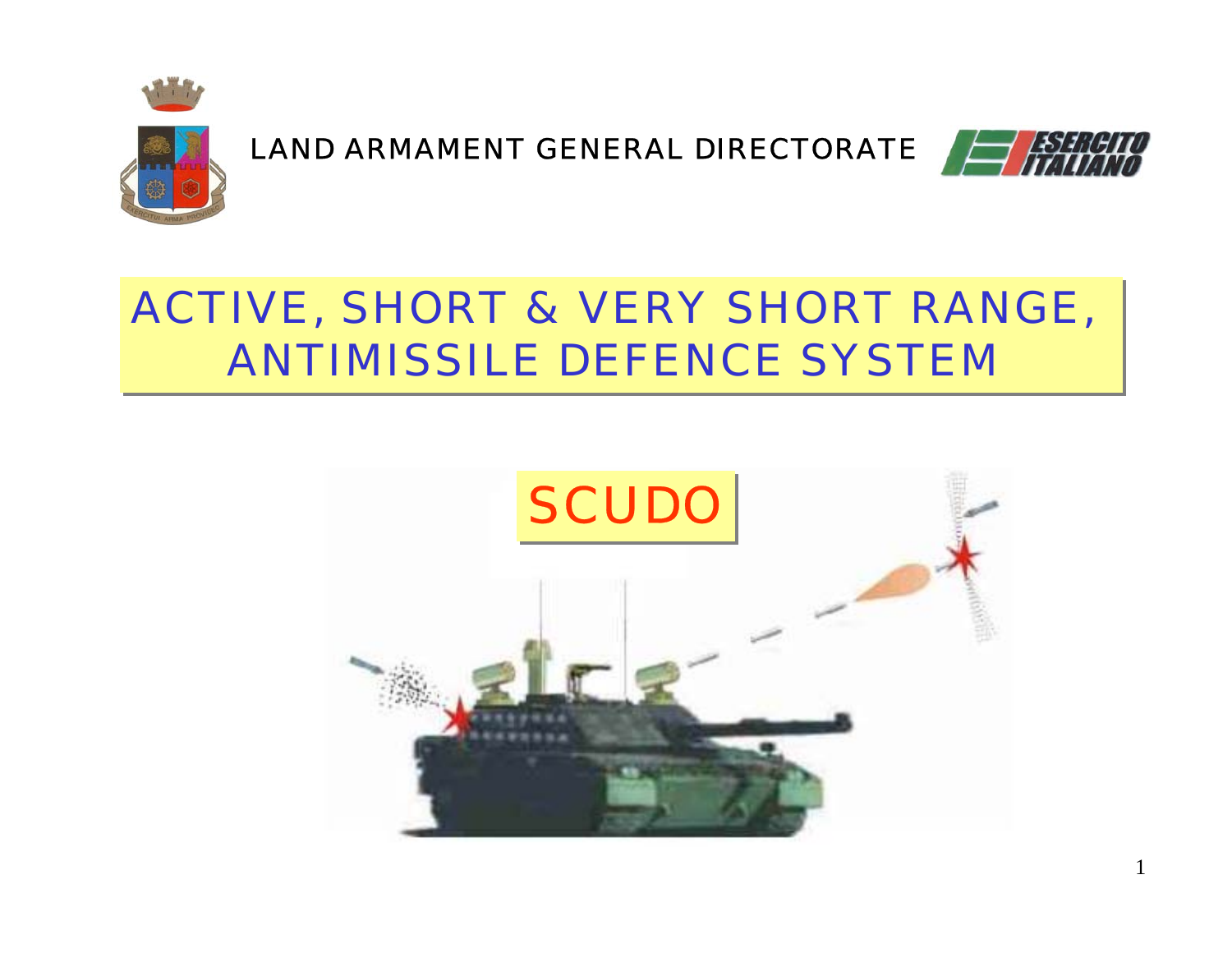



# AGENDA

- $\triangleright$  OPERATIONAL REQUIREMENTS
- THREATS & SCENARIOS
- VEHICLE DEFENSE STRATEGY
- SYSTEM COMPOSITION & CHARACTERISTICS
- $\triangleright$  SUB-SYSTEMS DESCRIPTION
- COMPARISON WITH SIMILAR SYSTEMS
- INSTALLATION & DESIGN REQUIREMENTS
- $\triangleright$  PROGRAM STATUS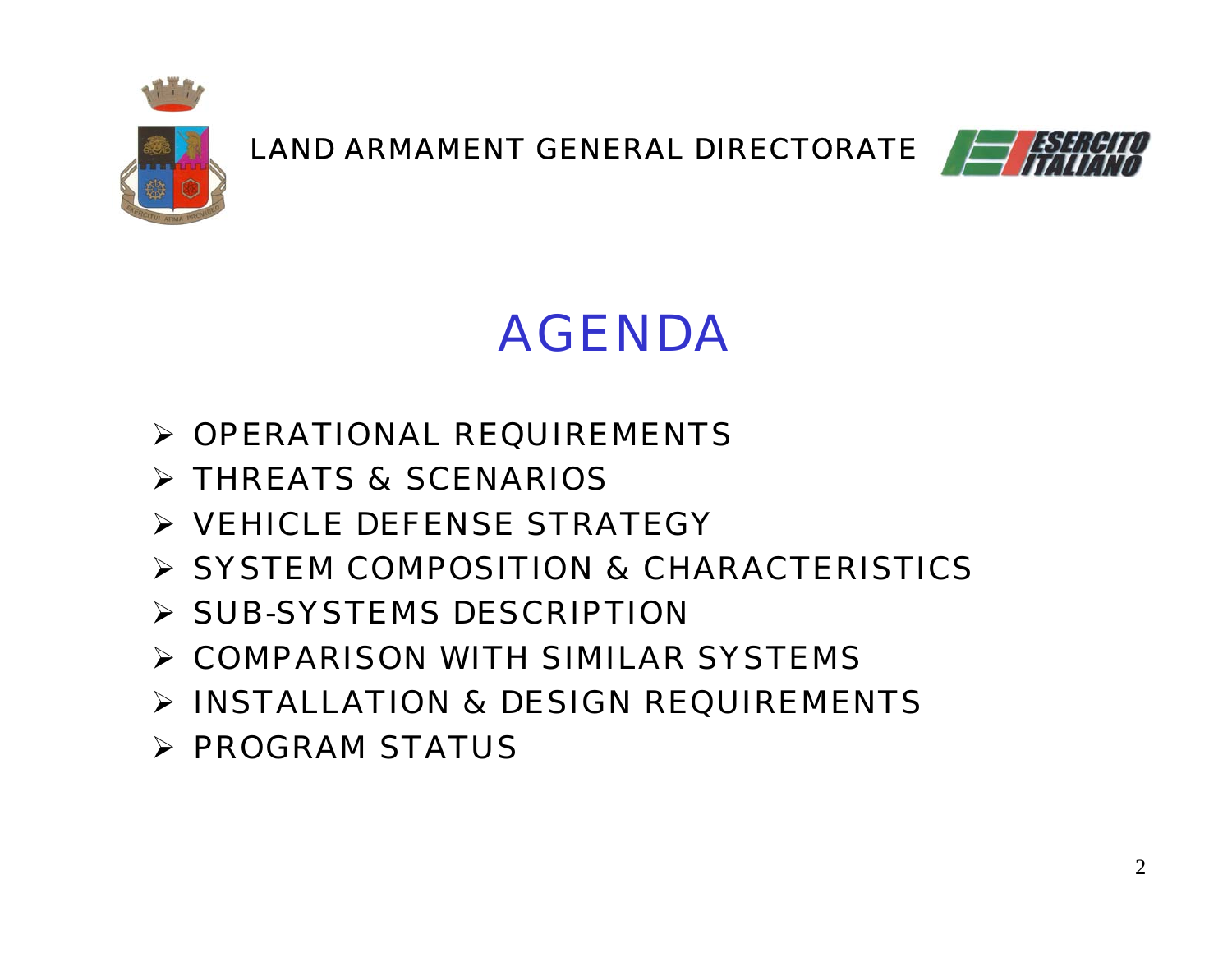



### *OPERATIONAL REQUIREMENTS*

- ACTIVE DEFENSE OF ARMORED AND LIGHT ARMORED VEHICLES AGAINST ANTI TANK WEAPON LIKE GUIDED MISSILE (ATGM) ROCKET PROPELLED GRANADES (RPG) AND HEAT PROJECTILES
- VERY SHORT ENGAGEMENT RANGE AND QUICK REACTION TIME
- FULL AUTOMATIC THREAT DETECTION EVALUATION AND REACTION
- SAFETY OPERATION
- EASY INSTALLATION AS ADD ON INSTALLATION KIT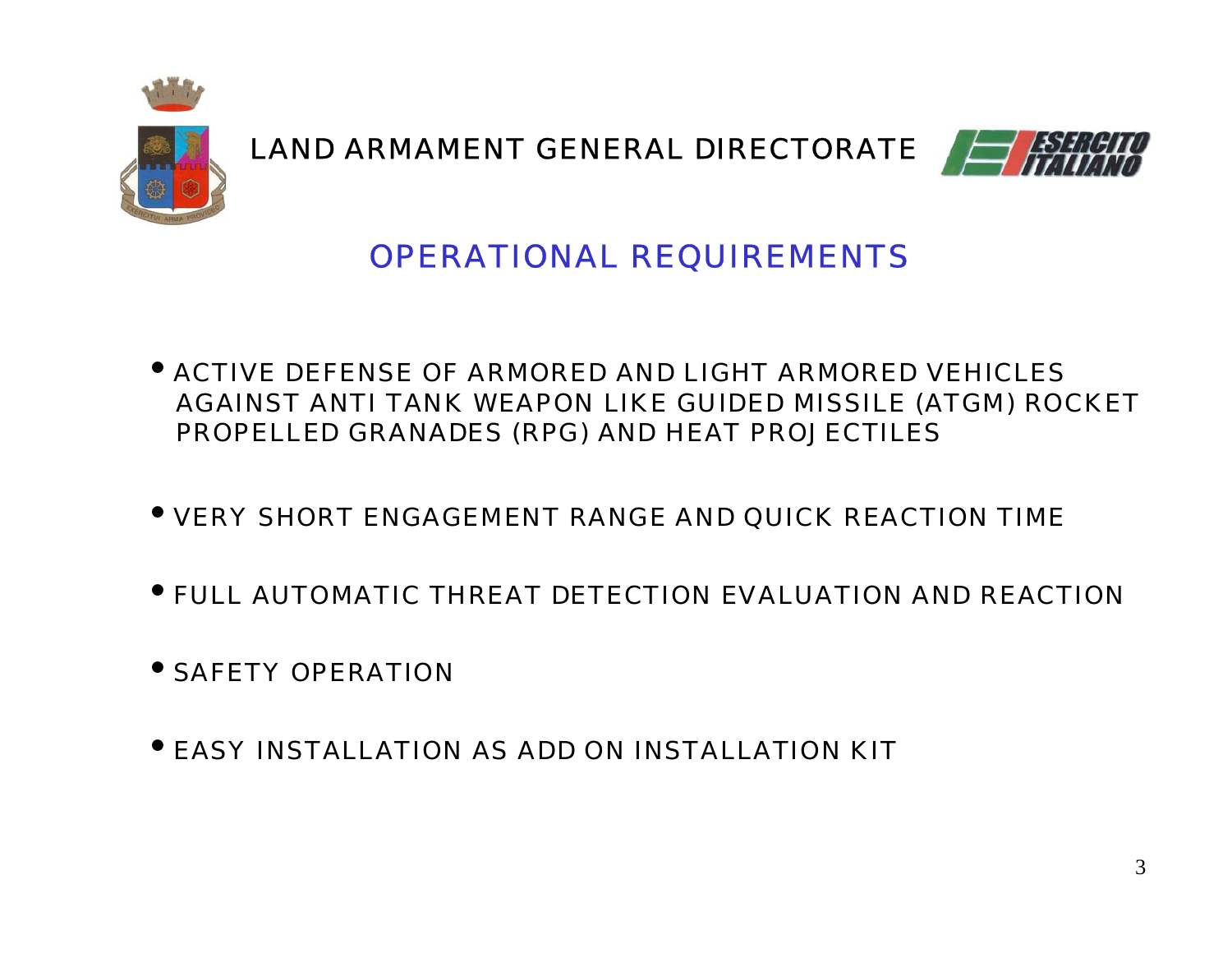



### *SCENARIOS*

- URBAN AREA
	- $\triangleright$  CHECK POINT  $\triangleright$  CLEANING UP OPERATION  $\triangleright$  PATROL
- CONVOY DEFENCE
	- $\triangleright$  AMBUSH PROTECTION  $\triangleright$  HELICOPTER ATTACK

• OFF ROAD SCOUTING



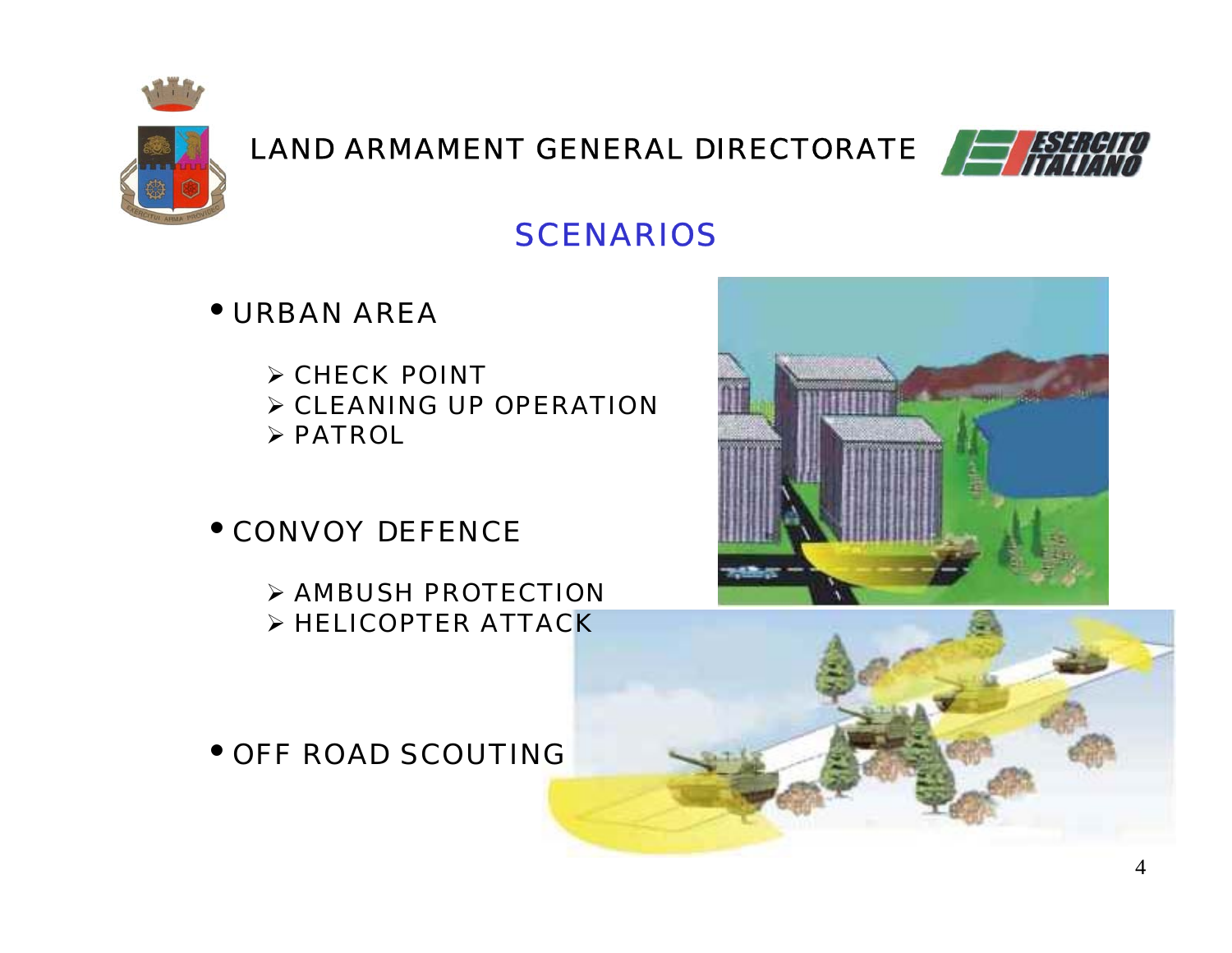



# *THREAT (1)*

### **PRIMARY**

# • ATGM MISSILE

- LASER GUIDED (SNIPER, ATG16, …., HELLFIRE,….)
- WIRE GUIDED (TOW TYPE,…, AT4,AT5,…)
- FIRE & FORGET (JAVELLIN TYPE,..)

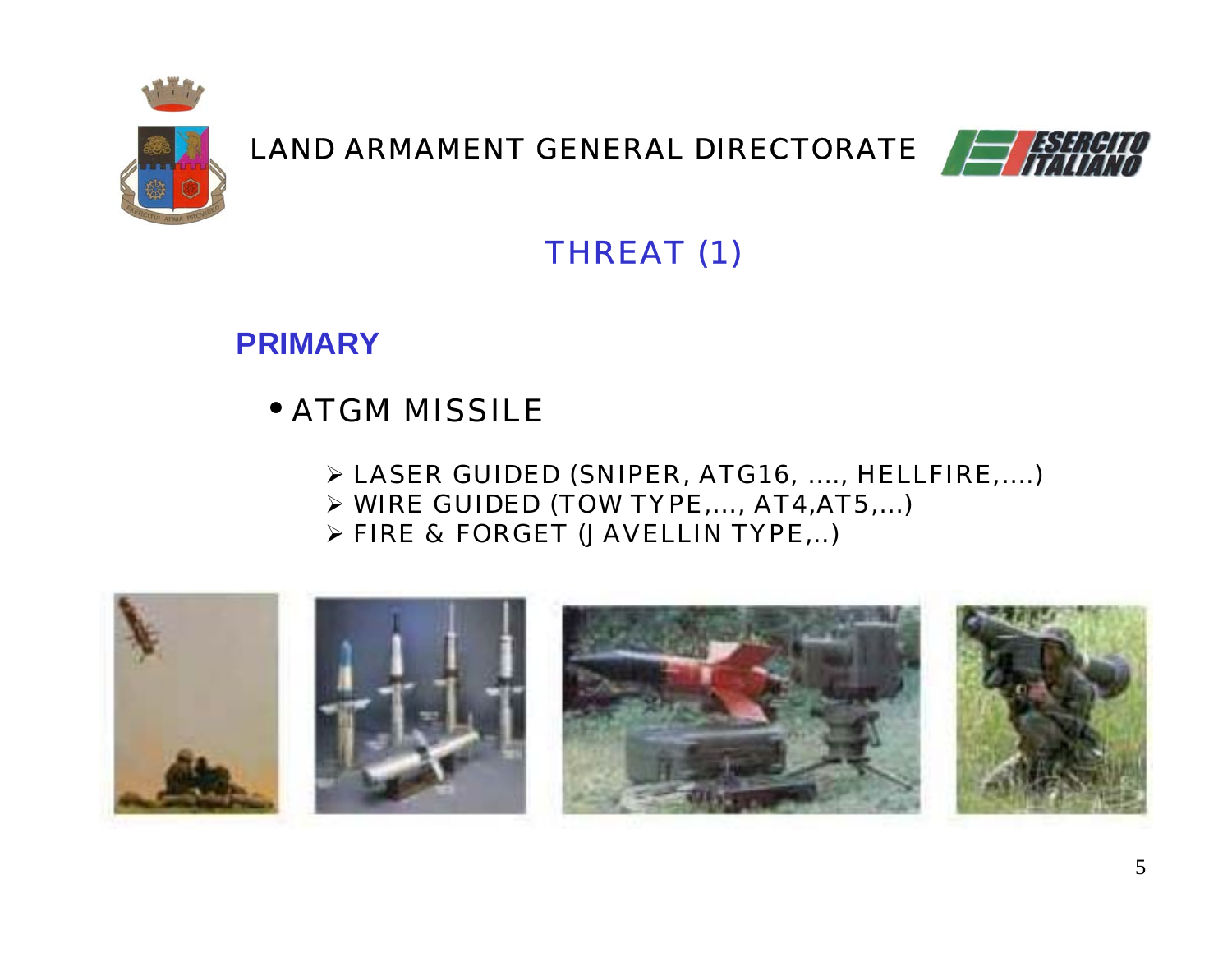



*THREAT (2)*

• RPGM

 $\triangleright$  RPG2, RPG7, RPG18  $\triangleright$  PF89





• HEAT PROJECTILE

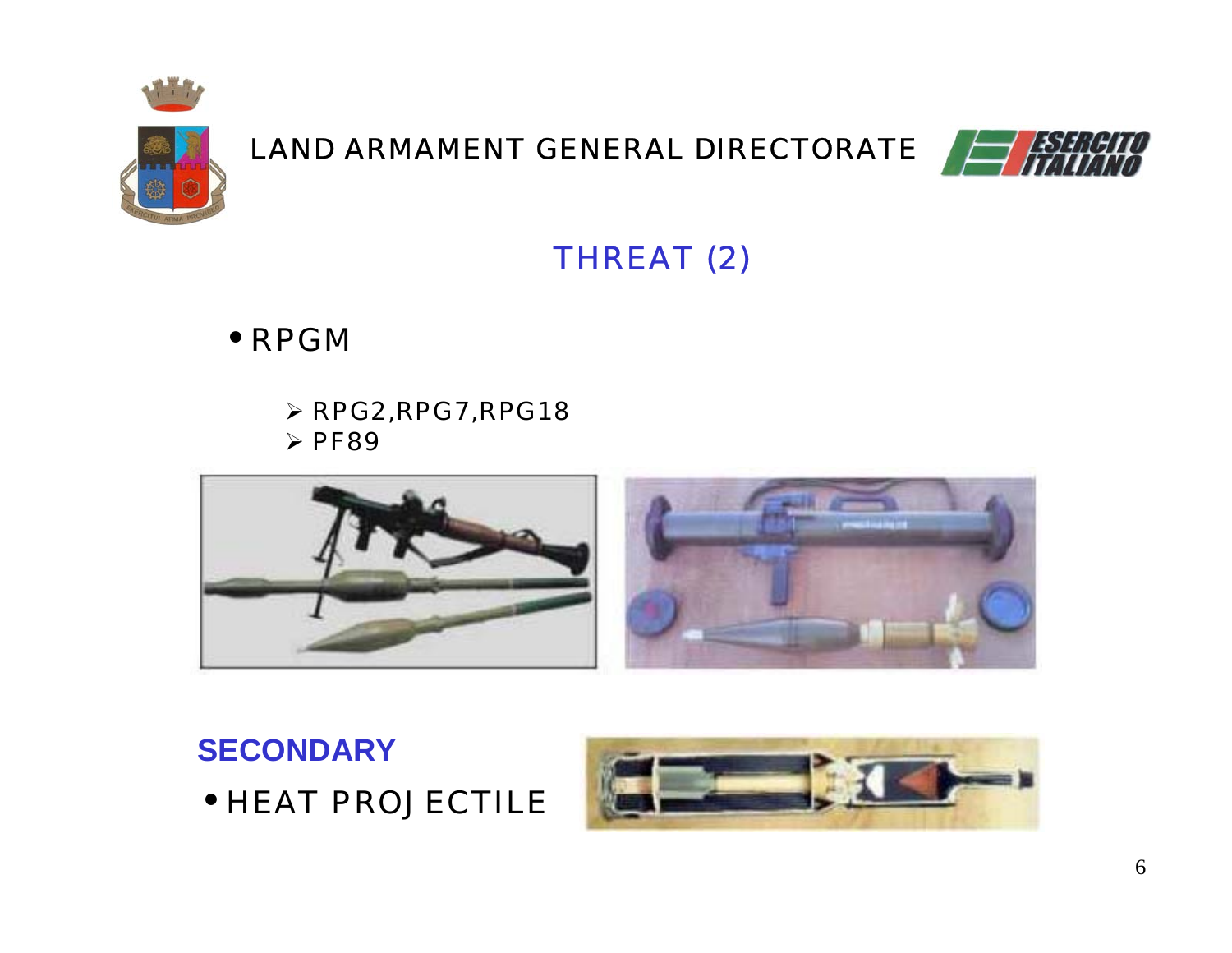



# *VEHICLE DEFENSE STRATEGY (1)*

# PASSIVE PROTECTION

• SIGNATURE REDUCTION (IR,VISIBLE, EM)

• EARLY WARNING



• PASSIVE DEFENSE SYSTEM

 $\triangleright$  ECM IR / SMOKE/CHAFF GENERATION $\triangleright$  PASSIVE ARMOR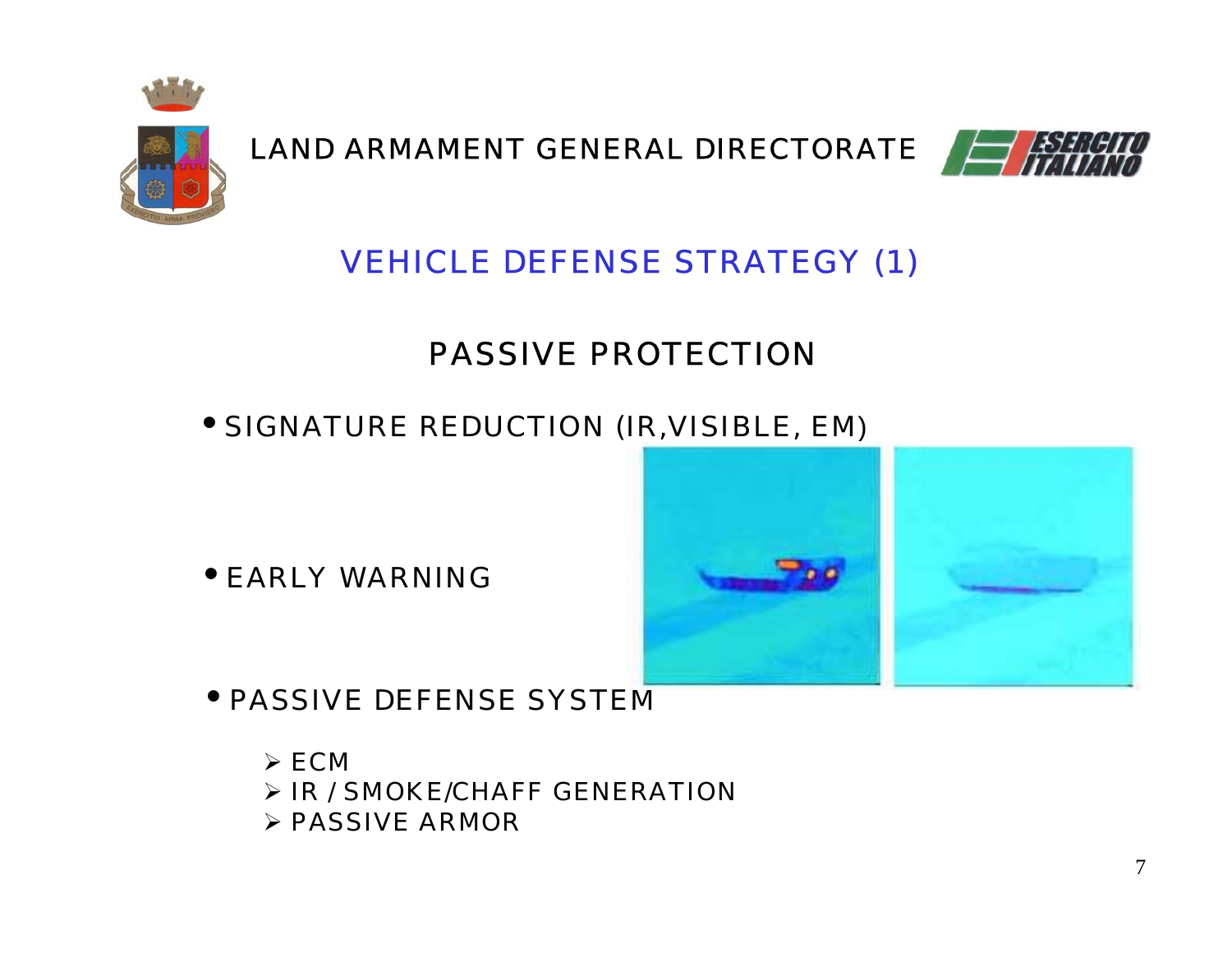



### *VEHICLE DEFENSE STRATEGY (2)*

# ACTIVE PROTECTION

- ACTIVE ARMOR
	- $\triangleright$  REDUCE THREAT WARHEAD TERMINAL EFFECTIVENESS
- • ACTIVE PROTECTION SYSTEM
	- $\triangleright$  REDUCE THREAT HIT/KILL PROBABILITY BY INTERCEPTING THREAT BEFORE IMPACT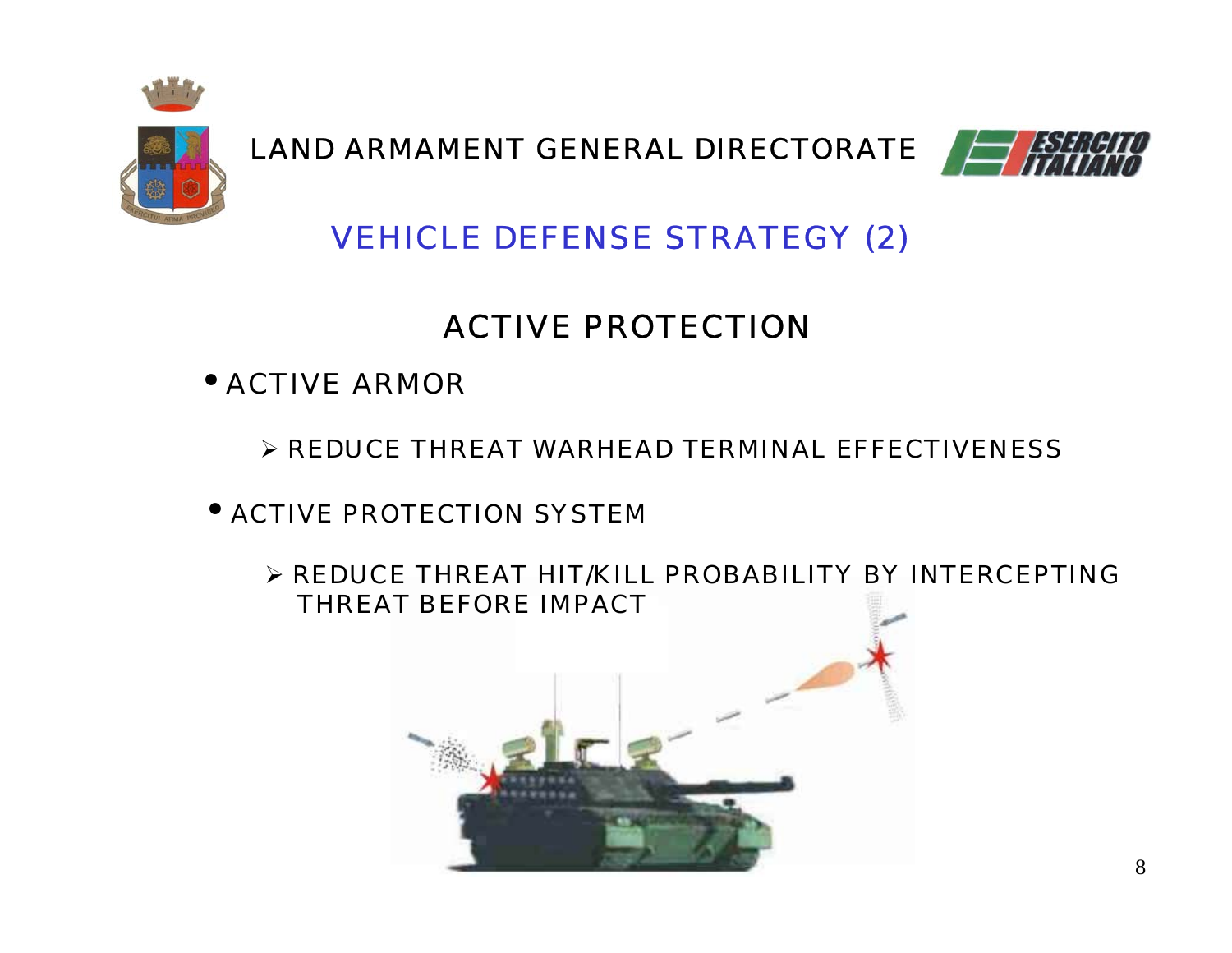



### *VEHICLE DEFENCE STRATEGY (3)*

### **ACTIVE PROTECTION SYSTEM**

**ITALIAN MOD AND OTO MELARA STARTED IN 2002 THE STUDY OFITALIAN MOD AND OTO MELARA STARTED IN 2002 THE STUDY OF A NEW ACTIVE PROTECTION SYSTEM CALLED "SCUDO" TO BEA NEW ACTIVE PROTECTION SYSTEM CALLED "SCUDO" TO BEINSTALLED ON ITALIAN ARMY VEHICLESINSTALLED ON ITALIAN ARMY VEHICLES**

#### **PHASED PROGRAM:PHASED PROGRAM:**

- • **DEMONSTRATOR OF SEARCH AND DETECTOR SENSORS**• **DEMONSTRATOR OF SEARCH AND DETECTOR SENSORS (CONTRACT AWARDED IN 2002) (CONTRACT AWARDED IN 2002)**
- • **DEMONSTRATOR OF AMMUNITION AND ACTIVE REACTION**• **DEMONSTRATOR OF AMMUNITION AND ACTIVE REACTION MECHANISMS (CONTRACT AWARDED IN 2003) MECHANISMS (CONTRACT AWARDED IN 2003)**
- • **INTEGRATION OF THE SYSTEM (CONTRACT NOT IN PLACE).** • **INTEGRATION OF THE SYSTEM (CONTRACT NOT IN PLACE).**

**THE FIRST TWO PHASES OF THE PROGRAM WILL BE COMPLETEDTHE FIRST TWO PHASES OF THE PROGRAM WILL BE COMPLETEDIN 2006 WITH FIELD LIVE TEST TO DEMONSTRATE THE REACTIONIN 2006 WITH FIELD LIVE TEST TO DEMONSTRATE THE REACTIONCAPABILITY OF THE SYSTEM AND THE OVERALL EFFECTCAPABILITY OF THE SYSTEM AND THE OVERALL EFFECT**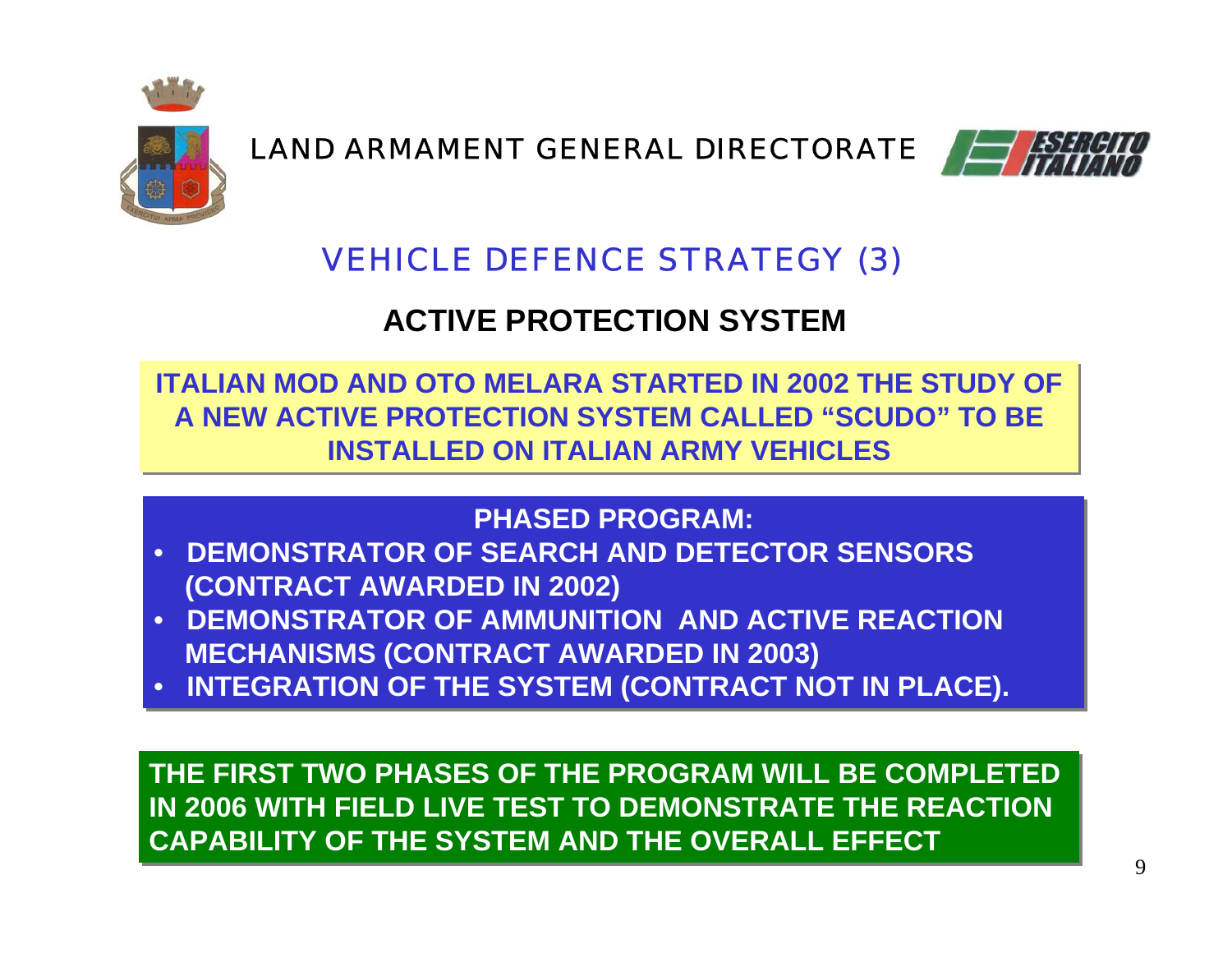



### *SYSTEM COMPOSITION*

#### • SURVEILLANCE, DETECTION AND TRACKING SENSORS

 $\triangleright$  X BAND DUAL FREQUENCY CW RADAR

#### • COMMAND, CONTROL AND THREAT EVALUATION SYSTEM

REALTIME MULTIFUNCTIONAL AND SYSTEM CONTROL COMPUTER

#### • FIRST LAYER DEFENSE SYSTEM

MULTIPLE STEERABLE GRENADE LAUNCHER SYSTEM

### • SECOND LAYER DEFENSE SYSTEM

 $\triangleright$  ARRAY OF FXPI OSIVE TILES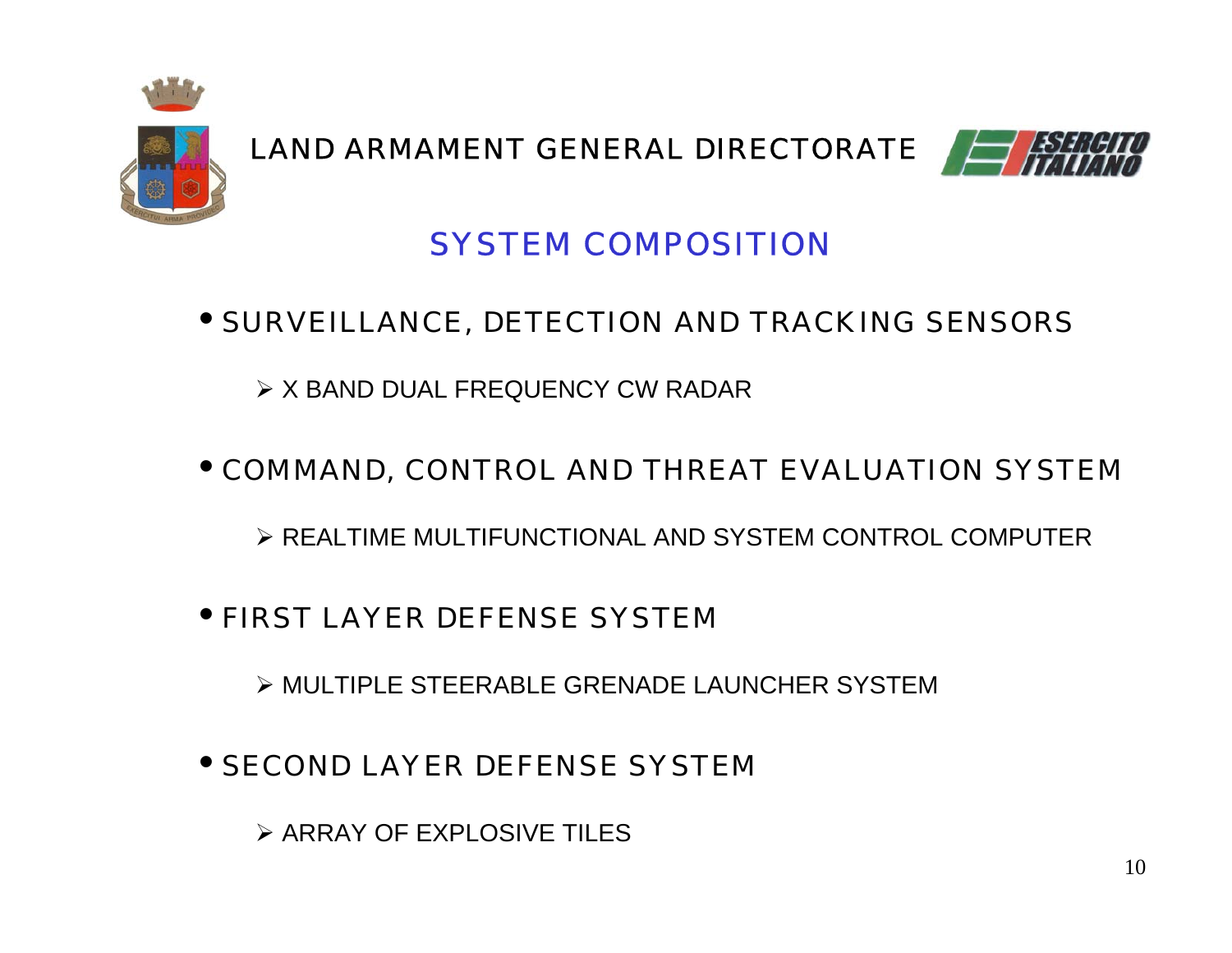



### *FUNCTIONAL DIAGRAM*

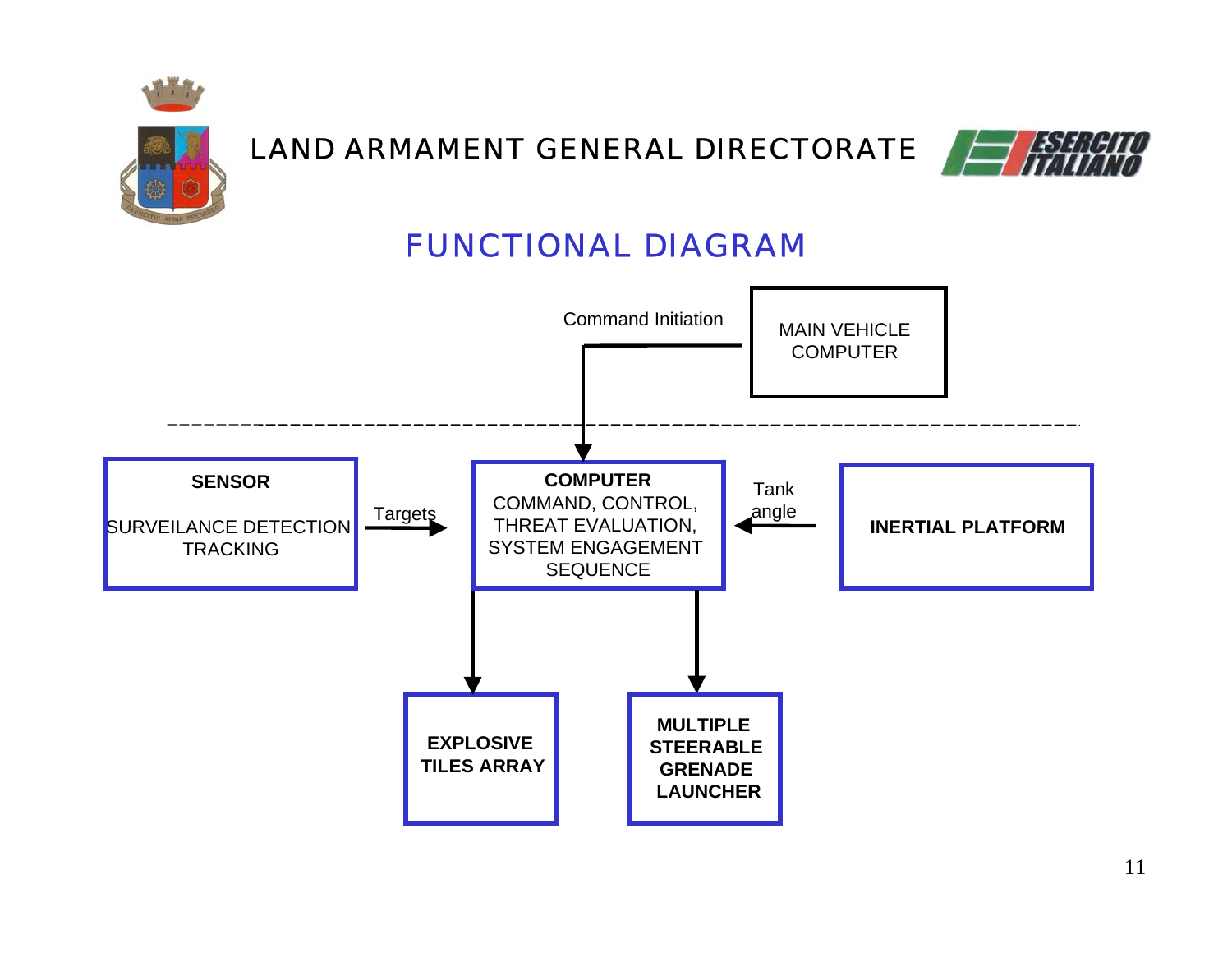



### *SYSTEM MAIN CHARACTERISTICS*

| <b>Threat type</b>                 | Anti Tank missiles, rockets,        |
|------------------------------------|-------------------------------------|
|                                    | grenades, HEAT projectiles          |
| <b>Threat velocity</b>             | 100 - 500 m/s (primary threat)      |
|                                    | $500 - 1200$ m/s (secondary threat) |
| <b>Angle coverage</b>              | 360 ° in azimuth                    |
|                                    | >30° in elevation (45° desirable)   |
| <b>Kill probability</b>            | >90%                                |
| <b>False alarm probability</b>     | Overall $< 10^{-5}$                 |
| <b>Operational security system</b> | System inhibition                   |
|                                    | <b>Blind sectors selection</b>      |
| <b>Operational scenario</b>        | Country, town and road              |
| <b>Environmental condition</b>     | All weather                         |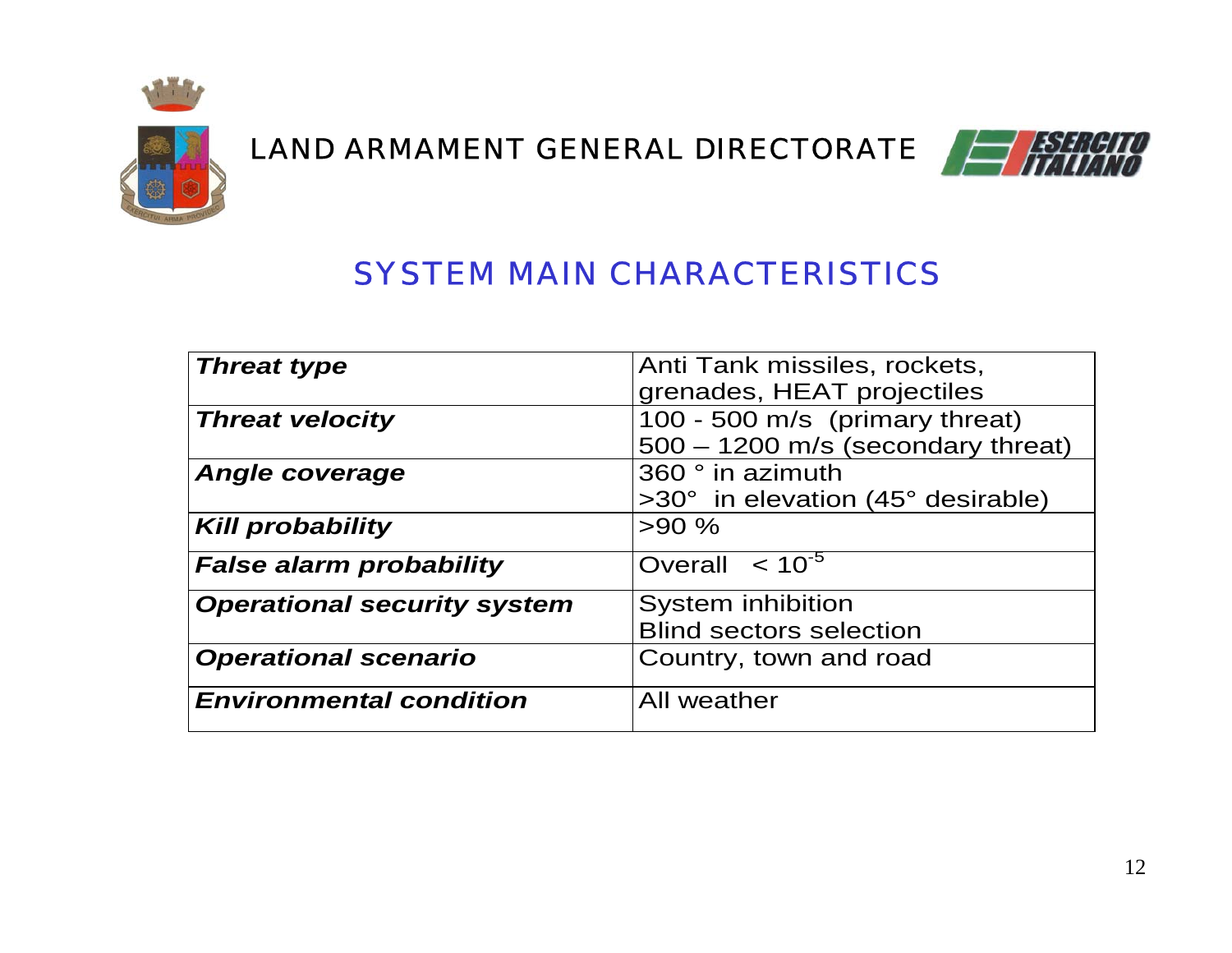



### *SUB SYSTEM DESCRIPTION*

#### *X BAND DUAL FREQUENCY CW RADAR*

#### *SURVEILLANCE, DETECTION, TARGET TRACKING*

| <b>Range</b>                   | More than 500 m (1000 m desirable)<br>against Anti Tank Missiles, Rockets and<br>Grenades |
|--------------------------------|-------------------------------------------------------------------------------------------|
| <b>Angle Coverage</b>          | 360° in azimuth<br>$>$ 45 $^{\circ}$ in elevation                                         |
| <b>False Alarm Probability</b> | Over all $< 10^{-5}$                                                                      |



*CW sensors equipment*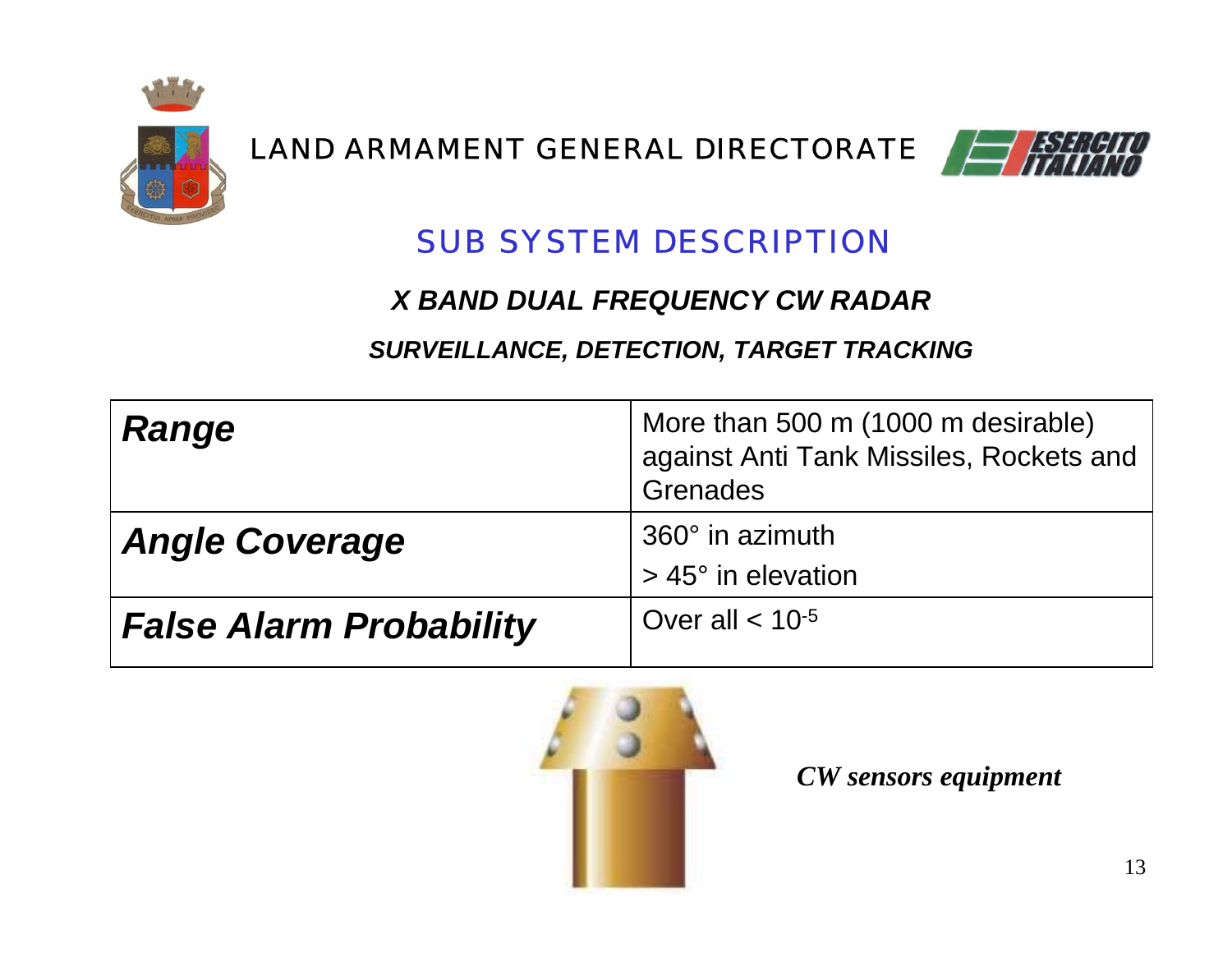



### *SUB SYSTEM DESCRIPTION*

#### *FIRST LAYER MULTIPLE STEREABLE GRENADE LAUNCHING SYSTEM*

| Range                          | $30 - 100$ m                                       |
|--------------------------------|----------------------------------------------------|
| <b>Reaction time</b>           | < 250 ms with 180° rotation                        |
| Coverage                       | 360 ° in azimuth, 30° in elevation (45° desirable) |
| <b>Number of firing action</b> | Up to 6 engagement per launcher                    |
| Weight                         | $<$ 90 Kg                                          |
| <b>Security</b>                | - Inhibition before launch                         |
|                                | - No charge activation before 10 m from the tank   |
|                                | - Operation sectors selection                      |



*Launcher installedabove the turret*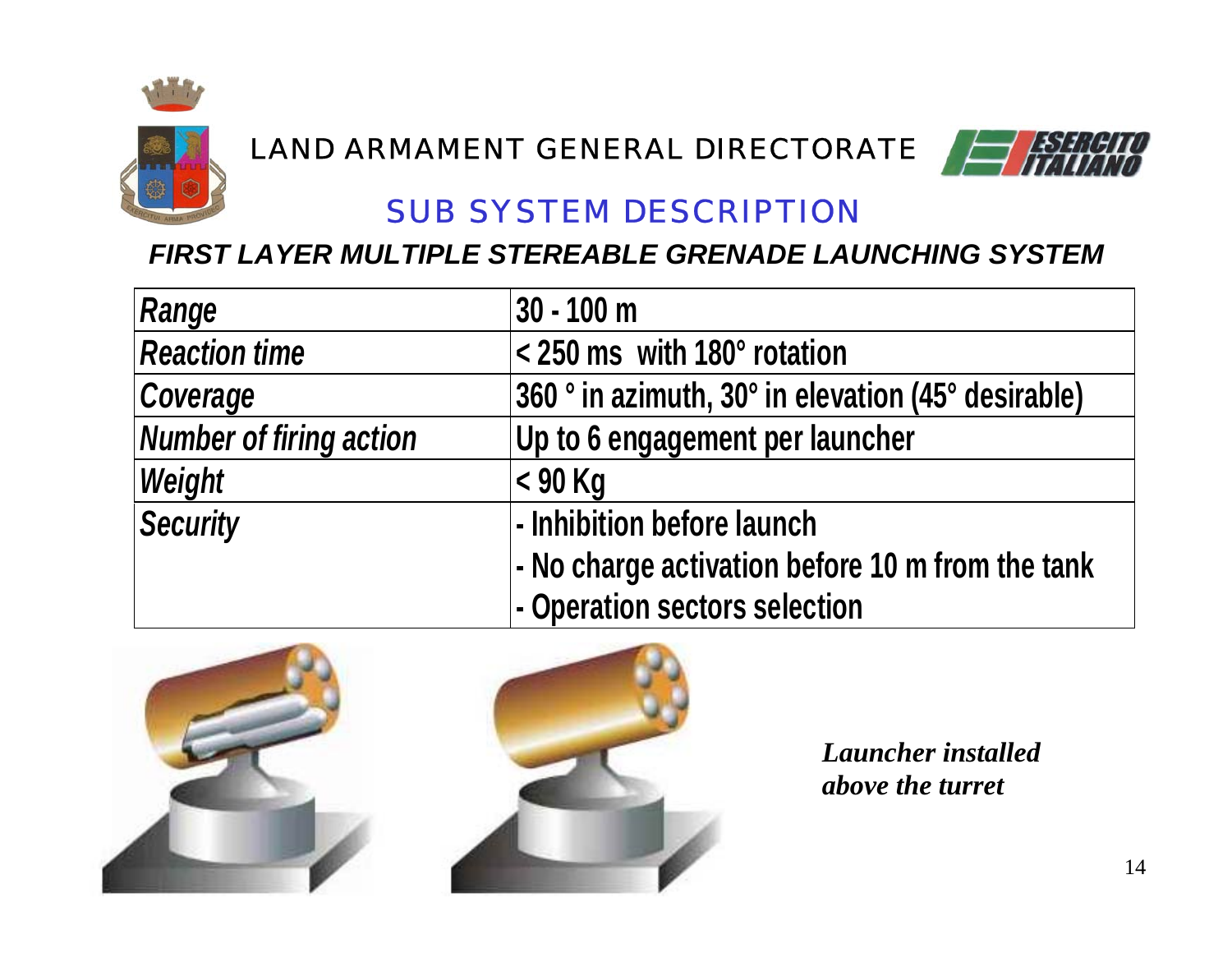



### *SUB SYSTEM DESCRIPTION*

*GRENADE*

- • **PREFRAGMENTED GRENADE**
- • **PAYLOAD > 3,5 Kg**
- • **REDUCED SENSITIVITY EXPLOSIVE**
- • **PROXIMITY MICROWAVE FUZE**
- • **LETALITY: 75% of Single Shot Kill Probability within 7 m from the burst point**
- • **SAFETY AND ARMAMENT DEVICE**

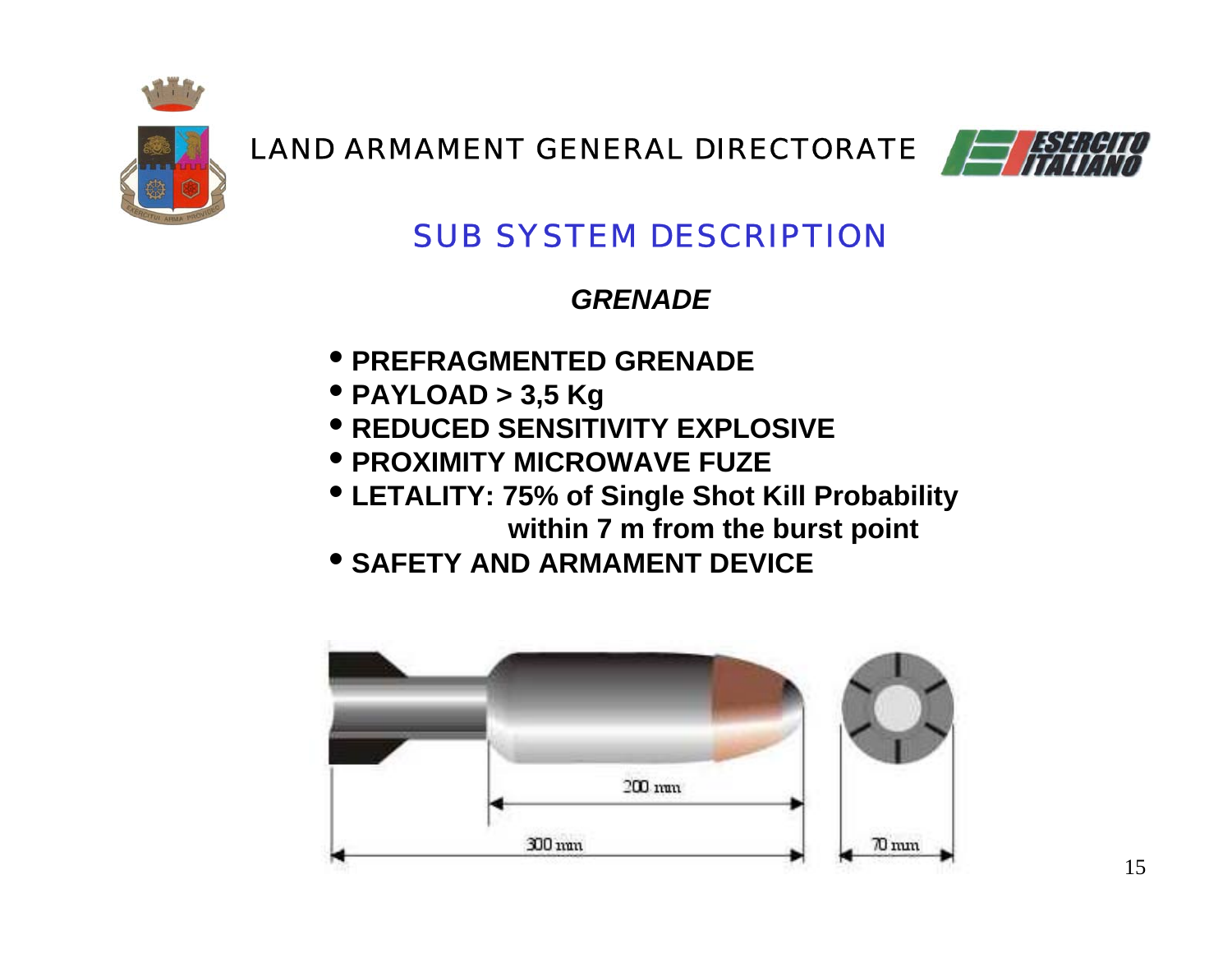



### *GRANADES LAUNCHER INSTALLATION*

#### *A POSSIBLE SOLUTION ABOVE THE TURRET*

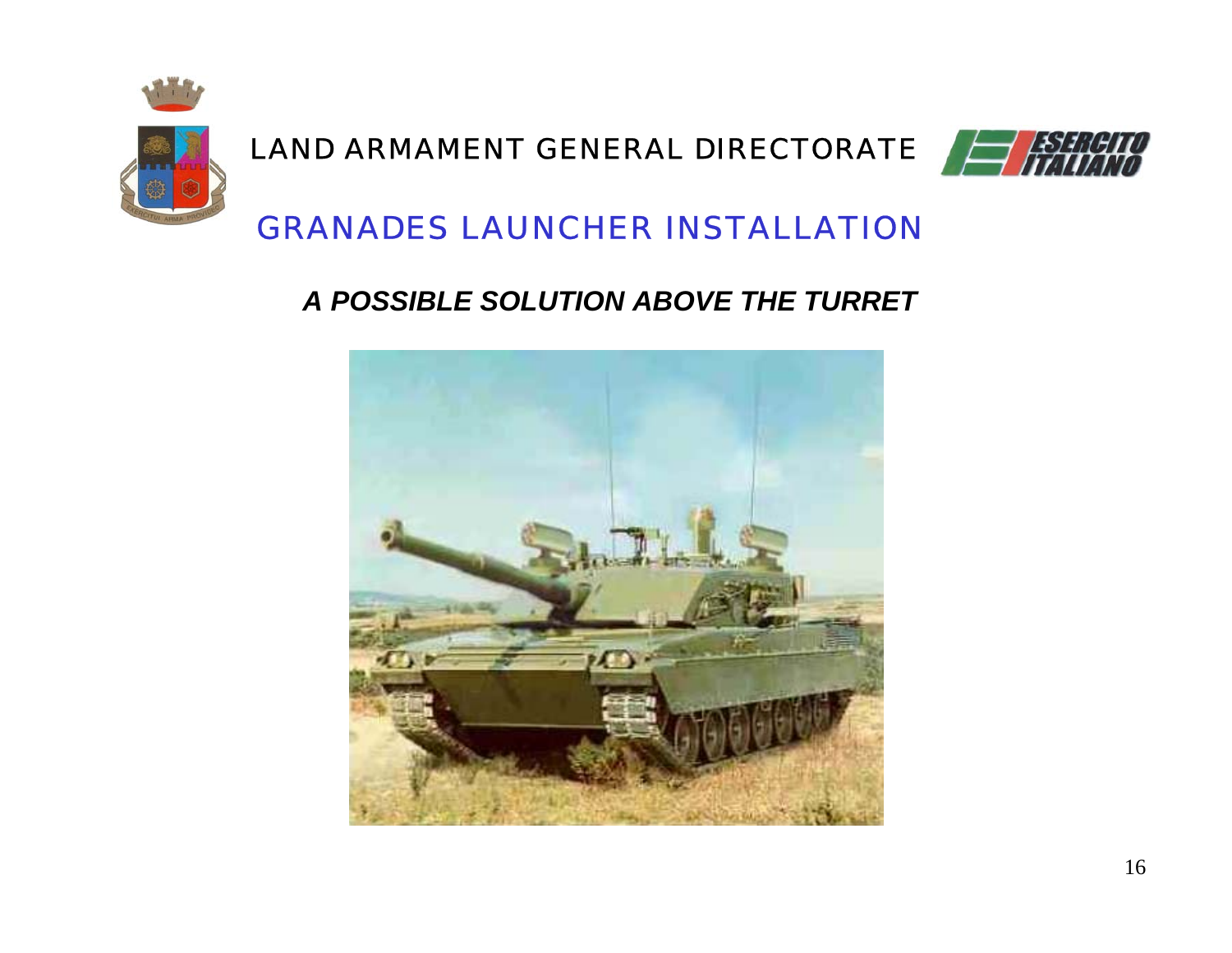



### *TYPICAL FIRING ACTION WITH GRENADES*

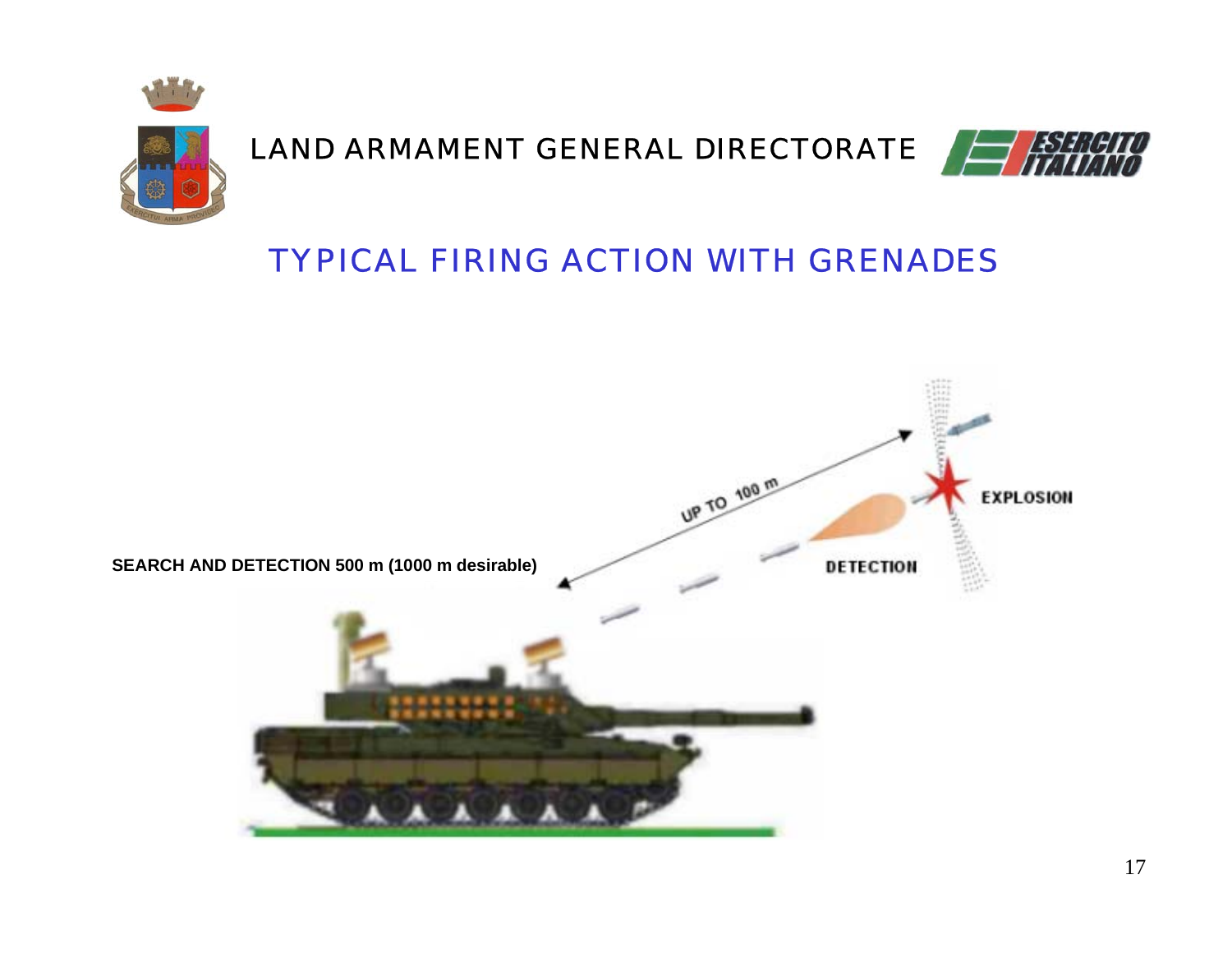



### *SUB SYSTEM DESCRIPTION*

#### *SECOND LAYER ARRAY OF EXPLOSIVE TILES*

| <b>Range</b>                   | $6 - 15 m$                                         |
|--------------------------------|----------------------------------------------------|
| <b>Reaction time</b>           | $< 150$ ms                                         |
| Coverage                       | Up to 360 ° in azimuth, 23 ° in elevation          |
| <b>Number of firing action</b> | 1 firing action with 2 - 4 units in any directions |
| Weight                         | < 15 Kg each tile                                  |
| <b>Explosive</b>               | <b>Reduced sensitivity</b>                         |
| <b>Fuze</b>                    | <b>Microwave type</b>                              |
| <b>Security</b>                | - Inhibition before launch                         |
|                                | - Safety and Armament Unit and Fuze for each Tile  |
|                                | - Selection of sectors of operation                |



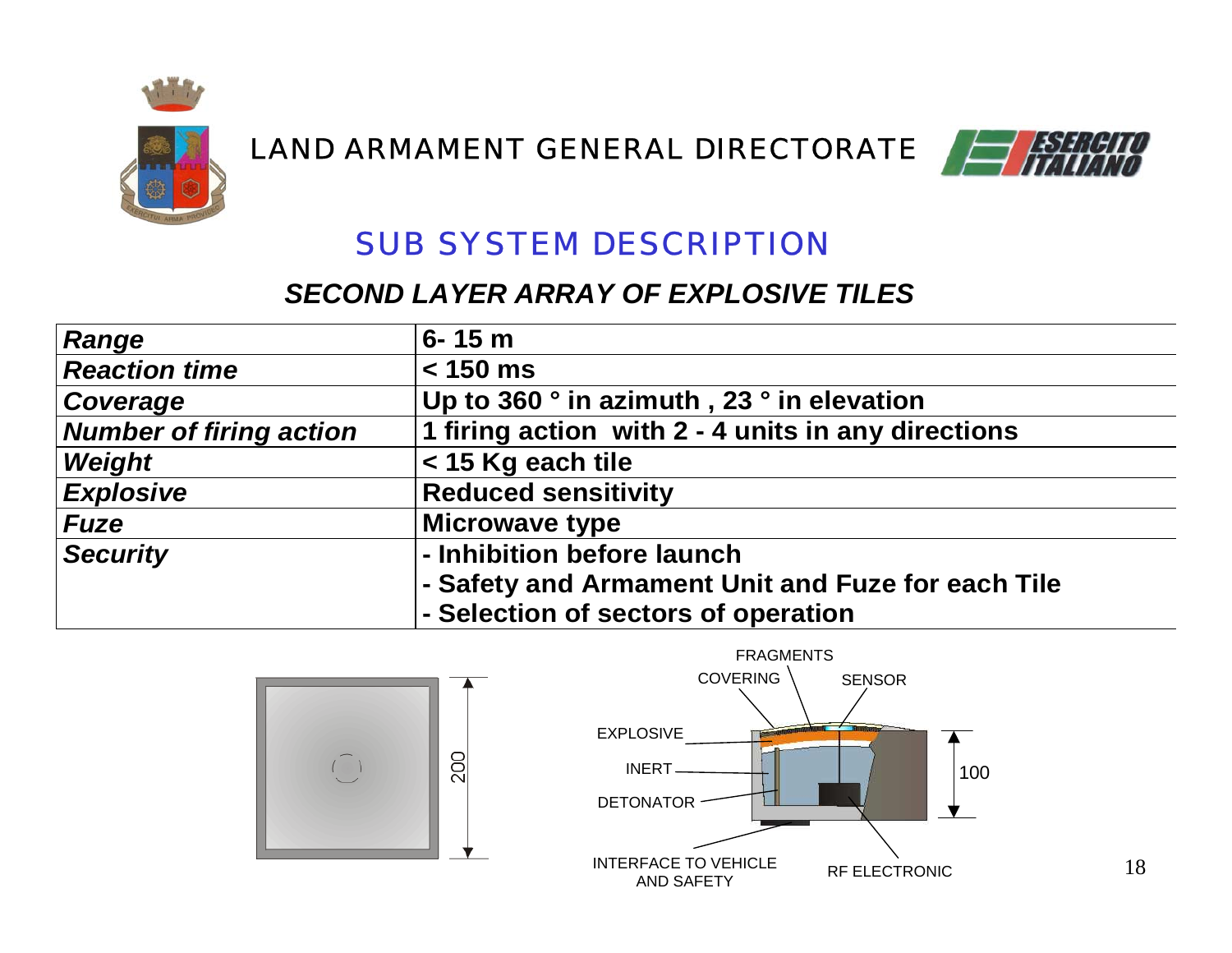



### *EXPLOSIVE TILES INSTALLATION AND COVERAGE*

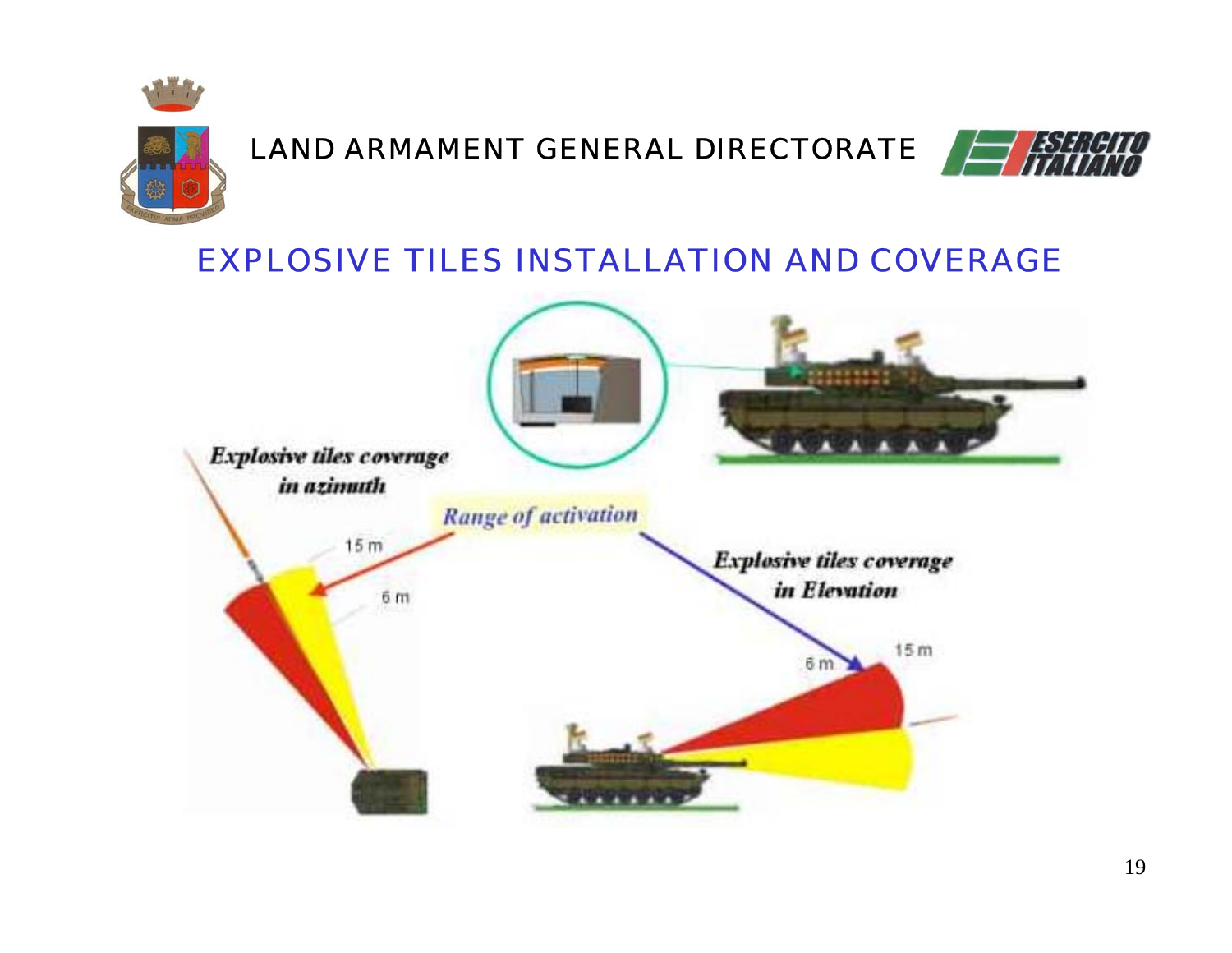



# *COMPARISON WITH SIMILAR SYSTEM (1)*

# • *DROD 2 (RUSSIA)*

- **IN SERVICE**
- **INSTALLED ON SOVIET T55 AND T80 TANKS**
- **MMW SENSOR**
- **ROCKETS 107 mm**
- **LOW SENSOR PERFORMANCE**
- **HIGH COLLATERAL DAMAGE POSSIBILITY**



# • *ARENA (RUSSIA)*

- **PROTOTYPE STATUS KA BAND SENSOR**
	-

 **EXPLOSIVE IN FLIGHT STEREABLE BOX**

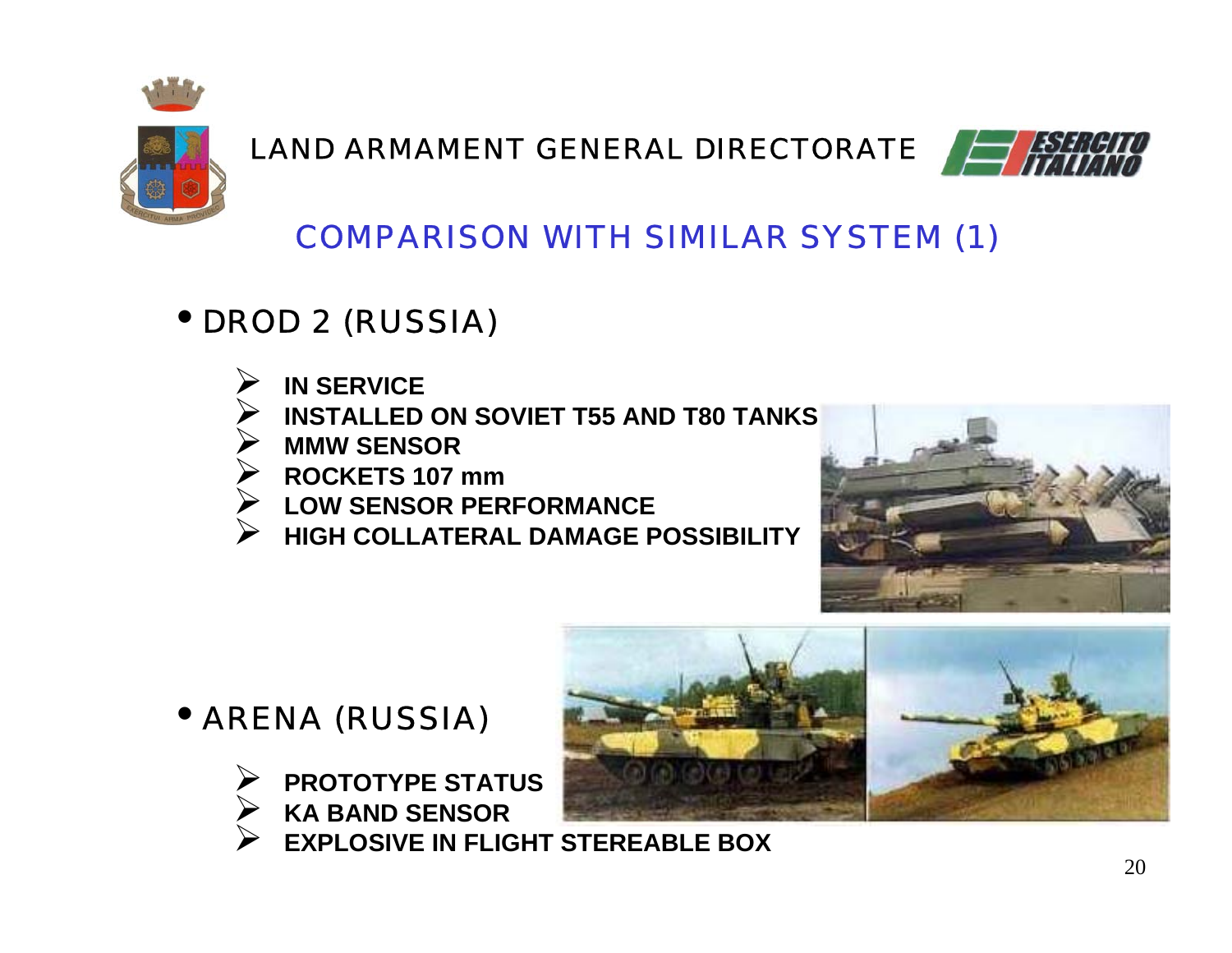



# *COMPARISON WITH SIMILAR SYSTEM (2)*

# • *AWISS (GE)*

- **UNDER DEVELOPMENT**
- **RADAR AND IR SENSORS**
- **MULTIPLE GRENADE LAUNCHER**
- **EXPENSIVE**
- **HIGH SENSOR PERFORMANCE**
- **VERY ACCURATE REQUIREMENTS**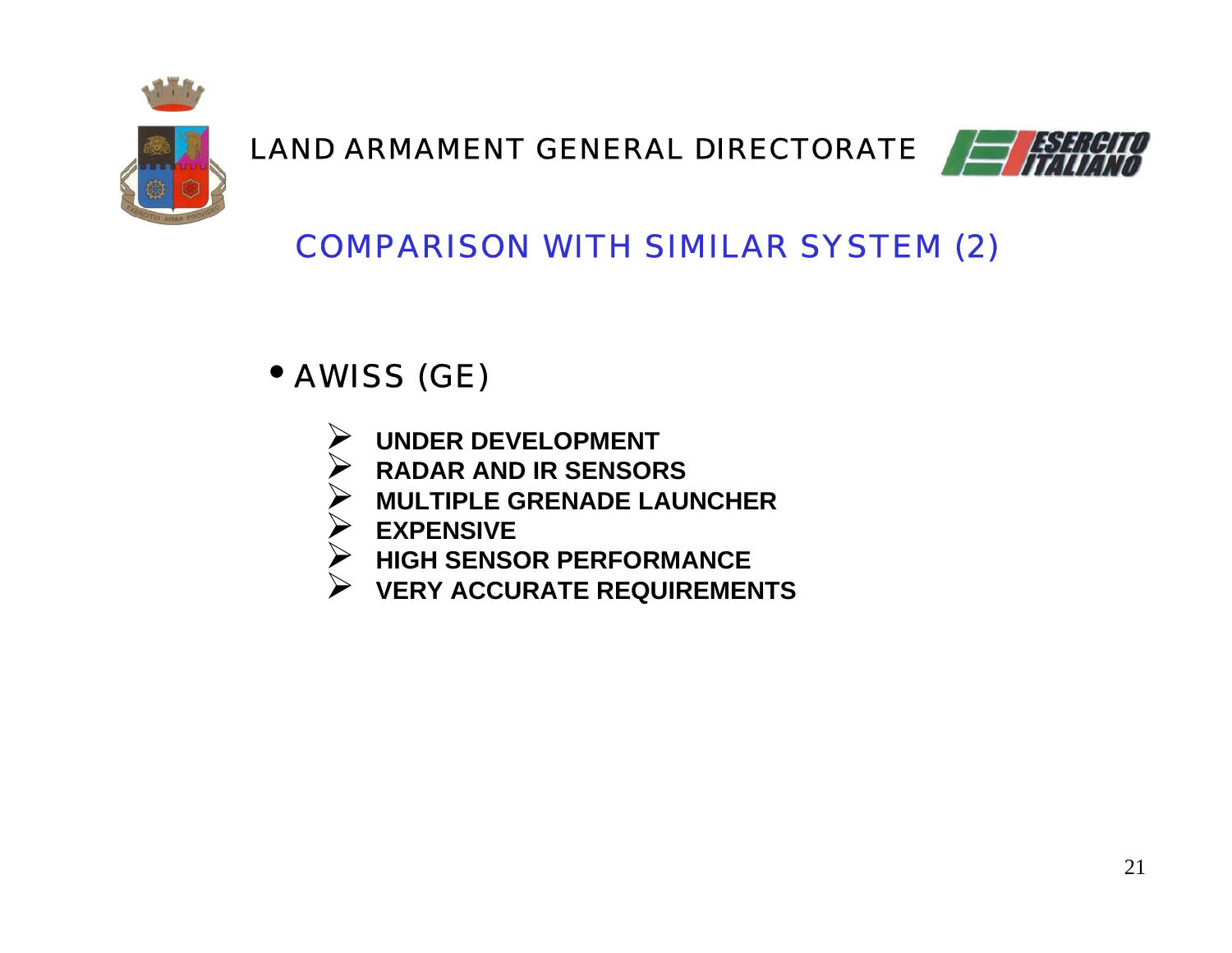



*"SCUDO" INSTALLATION AND DESIGN REQUIREMENTS*

• *INSTALLATION*

 $\triangleright$  INSTALLATION POSSIBLE ON:

- $\checkmark$  MAIN BATTLE TANK (ARIETE)
- $\checkmark$  LIGHT ARMOURED VEHICLE (CENTAURO)
- $\checkmark$  IFV AND APC TRANSPORT DESIRABLE (DARDO)

 $\triangleright$  DESIGNED AS ADD ON KIT FOR VEHICLE PRE ARRANGED FOR INSTALLATION

• *COST*

 $\blacktriangleright$ LIMITED UNIT PRODUCTION COST